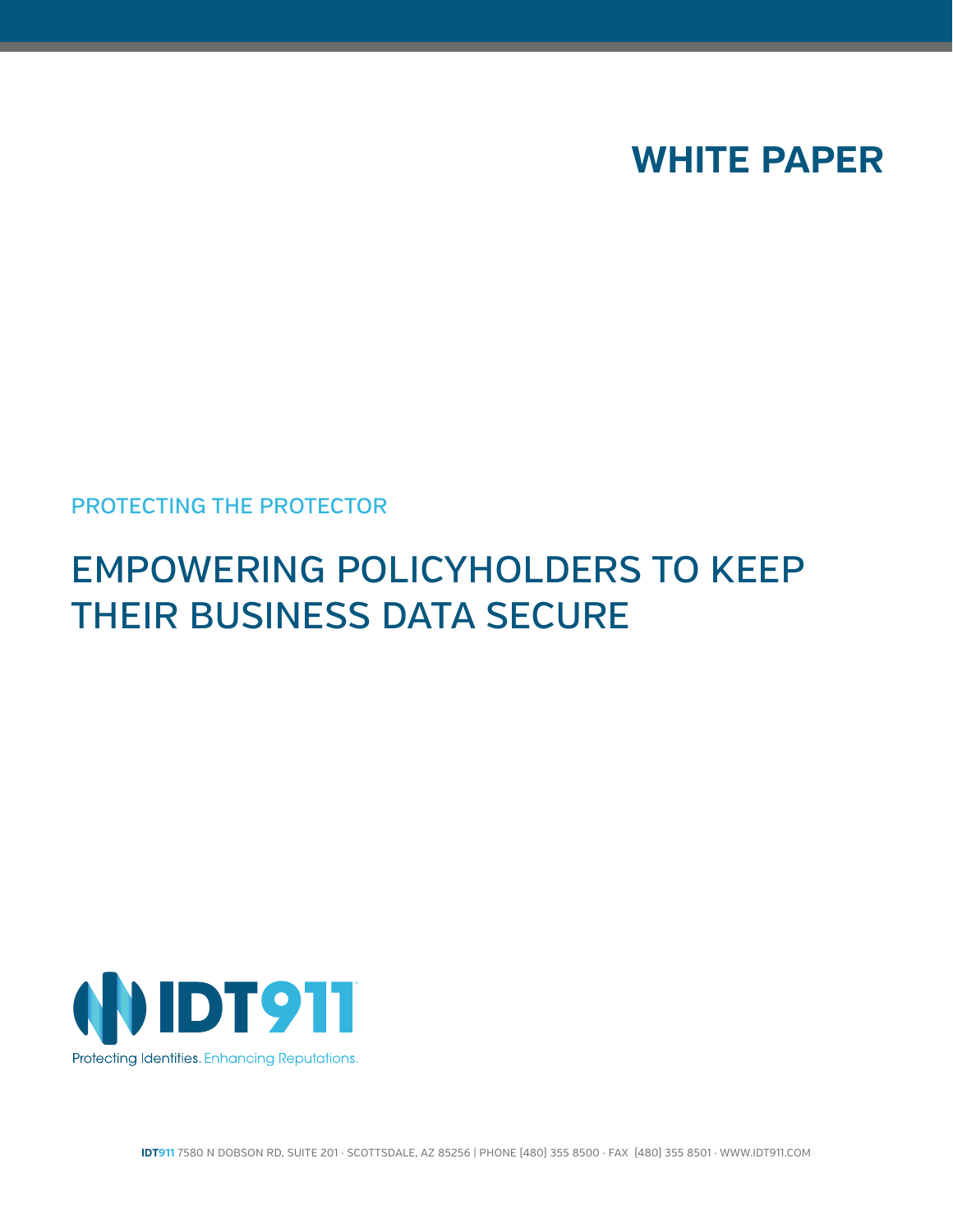**DATA BREACHES—AND SUBSEQUENT IDENTITY THEFT AND FRAUD—THREATEN BUSINESS POLICYHOLDERS AND THEIR EMPLOYEES AND CUSTOMERS.**

What is the value of data stored on company laptops, smartphones and other devices? It's an important question that every business owner needs to consider, especially when these devices contain sensitive customer, employee and institutional information.

In the past decade, more than 860 million records were exposed, and data is more at risk today than ever before.<sup>1</sup> As companies have become more mobile and adopt new technologies, the risk to employee and company data has increased exponentially.

Organizations of every size, in every sector, and in every area of the country are potential targets for a breach. Exposed data can be used for identity theft and financial fraud, or sold on the black market almost as quickly as it's acquired.

Although no two breaches are exactly alike, a common thread is the exposure of personal identifying information (PII), with 33 percent of breaches compromising Social Security numbers (SSNs) and nearly 13 percent exposing credit or debit card information.<sup>2</sup> While it's unknown how many incidents are directly related to device theft, the breach risks from devices are high when you consider how lax many people are with device security. For example, a Consumer Reports survey on personal smartphones found that fewer than half of respondents protected their phone with a PIN or passcode. Only 8 percent had installed software that could erase the phone's contents should it go missing. A full 34 percent took no security measures at all.3

Device theft incidents are generally a matter of opportunity. In 2015, thieves grabbed 39 percent of stolen items from a victim's work space, and another 34 percent from an employee-owned vehicle. That said, these items are being lost far more often than they are being stolen. In this year's data, an asset is lost over 100 times more frequently than it is stolen. At the end of the day, the impact is the same.4 These numbers are all the more frightening when you consider a study conducted by the Ponemon Institute and Intel found that 46 percent of lost laptops held confidential data, and encryption was present on only 30 percent of those devices. Those numbers really hit home, when considering that the average cost of a lost laptop was determined to be more than \$49,000, with 80 percent of that figure being attributed to data breach costs.<sup>5</sup> The study also shows that theft and common employee exposures can affect organizations of any size.

#### **IDT911 1** 7580 N DOBSON RD, SUITE 201 · SCOTTSDALE, AZ 85256 PHONE (480) 355 8500 · FAX (480) 355 8501 · WWW.IDT911.COM

<sup>1</sup> Data Breaches, Identity Theft Resource Center, May 31, 2016,

http://www.idtheftcenter.org/index.php/id-theft/data-breaches.html.

<sup>2</sup> Press Release, Identity Theft Resource Center, http://www.idtheftcenter.org/index.php/Press-Releases/breachestop6000.html. 3 "3.1 Million Smartphones Were Stolen in 2013," Consumer Reports, news release, April 17, 2014,

http://pressroom.consumerreports.org/pressroom/2014/04/my-entry-1.html.

<sup>4 &</sup>quot;2016 Data Breach Investigations Report," 44, Verizon.

<sup>5 &</sup>quot;The Cost of a Lost Laptop," Ponemon Institute, 4, April 22, 2009.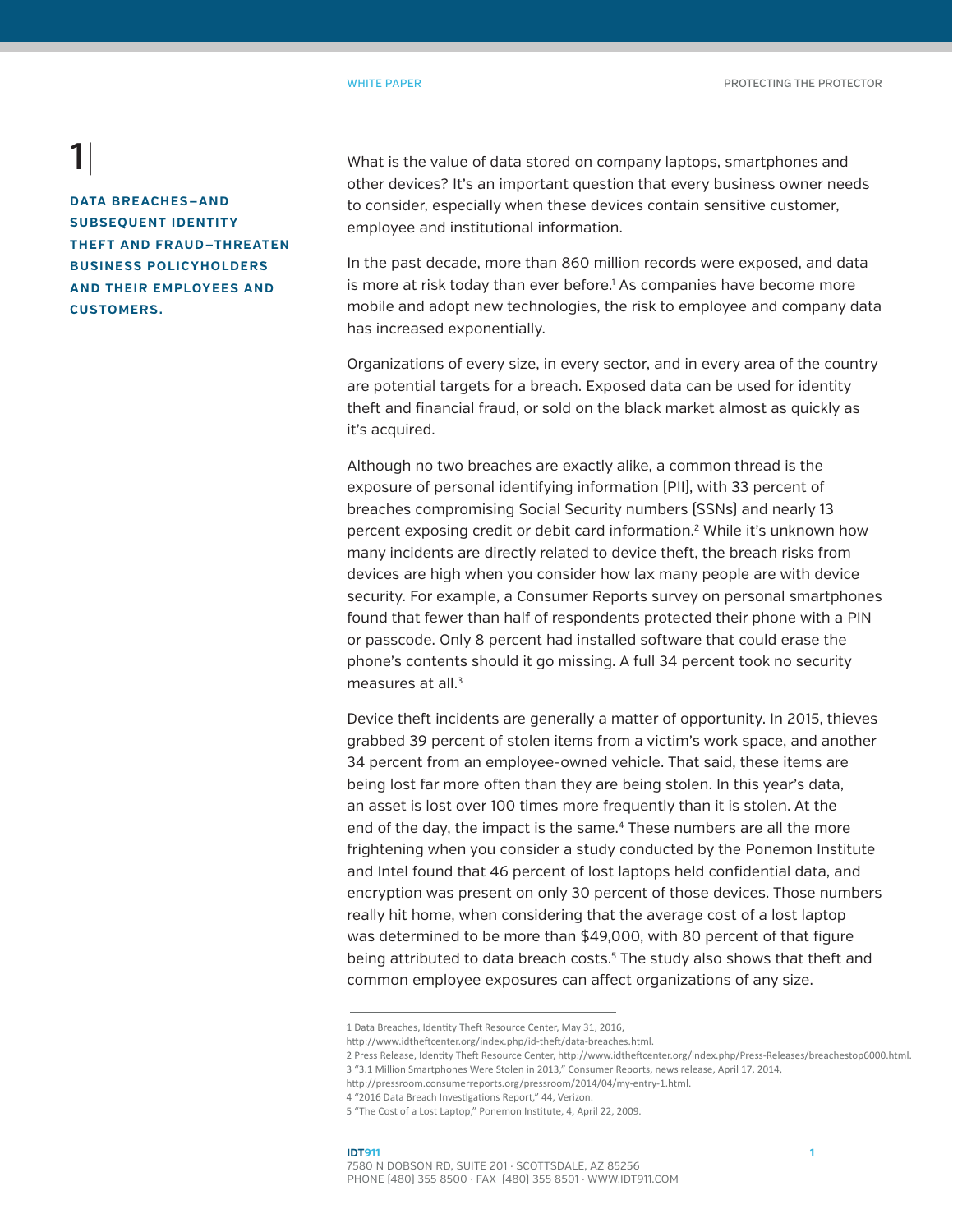**INSURANCE COMPANIES CAN PROTECT AND BUILD LOYALTY WITH THEIR BUSINESS POLICYHOLDERS BY OFFERING DATA DEFENSE SERVICES.** 

For businesses, the damage inflicted by a data breach becomes a long-term realization. Breach response costs build up on top of regulatory fines and penalties, while lawsuits also are often added to the pile.

The total cost of a breach depends largely on the number of records lost, according to the 2015 Verizon Data Breach Investigations Report. Larger organizations, for example, typically have higher breach costs because they lose more records and have higher overall remediation costs.

Expected costs depend on the scope of the breach, ranging between:

- \$18,120 \$555,660 for 100 records lost
- $\cdot$  \$52,260 and \$1.5 million for 1,000 records lost
- \$150,700 and \$74 million for 10 million records lost.<sup>6</sup>

The reputational damage also adds up as people lose trust in the organization and potential customers are put off by the company's presumed lack of security. The financial losses can sometimes threaten the organization's very viability, and brand equity can be damaged for years to come. People want to know that they are doing business with responsible companies that protect their valuable data.

One of the most challenging aspects of a data breach is that lost or stolen information may not ever be made whole again. Even if information from stolen devices is successfully recovered—from a backup file or through manual efforts—the very nature of this sensitive data makes its exposure an event from which full recovery often is impossible. Once an individual's Social Security number, whether it belongs to an employee, contractor, freelancer, or customer, has been exposed or a company's intellectual property taken, there is no way to know who has a copy of it and what they're doing with it.

Even those businesses that aren't breached can be impacted. If one or more employees are affected by an exposure outside the workplace, productivity is likely to drop as a result. Studies have shown that individuals spend an average of eight to 25 hours trying to resolve their identity theft or fraud, oftentimes during business hours.<sup>7</sup>

In a data-driven world that is teeming with devices, how can organizations best protect themselves, their customers and their employees in the event of a breach? Constant vigilance has become essential to ongoing business success. And protection encompasses a range of tools and considerations,

<sup>6 &</sup>quot;2015 Data Breach Investigations Report," Verizon, 30, 2015.

<sup>7 &</sup>quot;Identity Fraud: Protecting Vulnerable Populations," Javelin Strategy & Research, 9, 2015.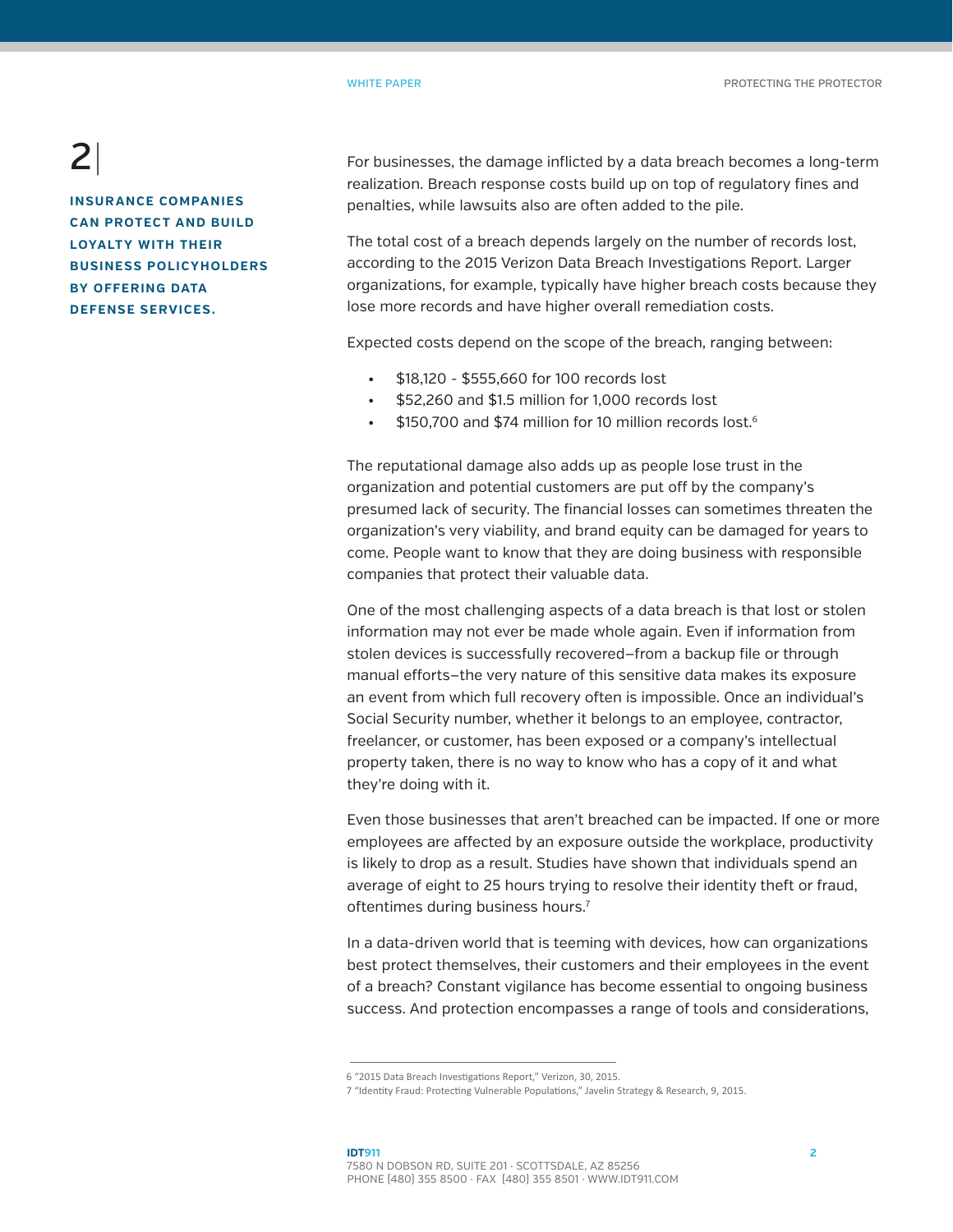### $\bf{B}$

**UNDERSTANDING BREACH CAUSES—FROM CYBER CRIME AND EMPLOYEE ERROR TO MORE TRADITIONAL METHODS SUCH AS LOST OR STOLEN DEVICES—IS CRITICAL TO MINIMIZING RISK.** 

**- - - - - - - - - - - - - - -** 

### **BREACH SCENARIOS**

What gets businesses into hot water?

- Missing or stolen laptops or storage devices
- Incorrect mailing or faxing of confidential information
- Erroneous data posting
- Compromised system or network
- Loss or theft of physical documents
- Lost backup data or tape
- Breach caused by thirdparty vendor
- Improper document/ equipment disposal
- Malicious insiders

including smart investments in IT security and information security, as well as in expertise that can help you protect all of your data—especially employee, customer and vendor information.

### **KNOW THE RISKS**

Privacy, cyber and data risks abound in today's environment. A big part of the challenge is that there are so many potential holes in any security strategy. For example, even with robust security measures in place, many businesses can't fully control how, when and where employees use laptops and other devices that may house sensitive data or be connected to the network. Additionally, organizational and individual connections to the online realm are constantly expanding—smartphones and tablets are quickly being joined by smart watches, fitness trackers and other "smart" devices and appliances—and the amount of data flowing across those connections is growing exponentially. This confluence of factors translates into more security holes and potential access points that hackers and cyber thieves can exploit.

A brief recap of highly publicized breaches illustrates the risks. Some of these network intrusions have been nothing short of mammoth in scale. In the retail sector, Target experienced a breach that potentially impacted up to 150 million consumers.<sup>8</sup> That was closely followed by a similar incident at Home Depot that exposed the data of around 56 million consumers.<sup>9</sup> But stores sporting point-of-sale systems that collect payment card information aren't alone in the data breach landscape.

Smaller businesses and organizations also are impacted by breaches. Examples of incidents that regularly occur across the country include:

- A company laptop that turned up in a pawn shop exposed several hundred employee records
- A high-end car dealership break-in resulted in stolen customer information
- A local hospital couldn't locate unencrypted backup tapes
- Confidential records from a local business were found in a Dumpster

These breaches, though they're in different industries and involve different types of data, highlight the enormous danger companies of all sizes face. Organizations in every market sector manage data that is valuable and

<sup>8 &</sup>quot;\$10 Million Settlement in Target Breach Gets Preliminary Approval," *New York Times*, March 19, 2015, http://www.nytimes.com/2015/03/20/business/target-settlement-on-data-breach.html?\_r=0. 9 "Home Depot Says Data From 56 Million Cards Taken," *New York Times*, September 18, 2014,

http://bits.blogs.nytimes.com/2014/09/18/home-depot-says-data-from-56-million-cards-taken-in-breach/.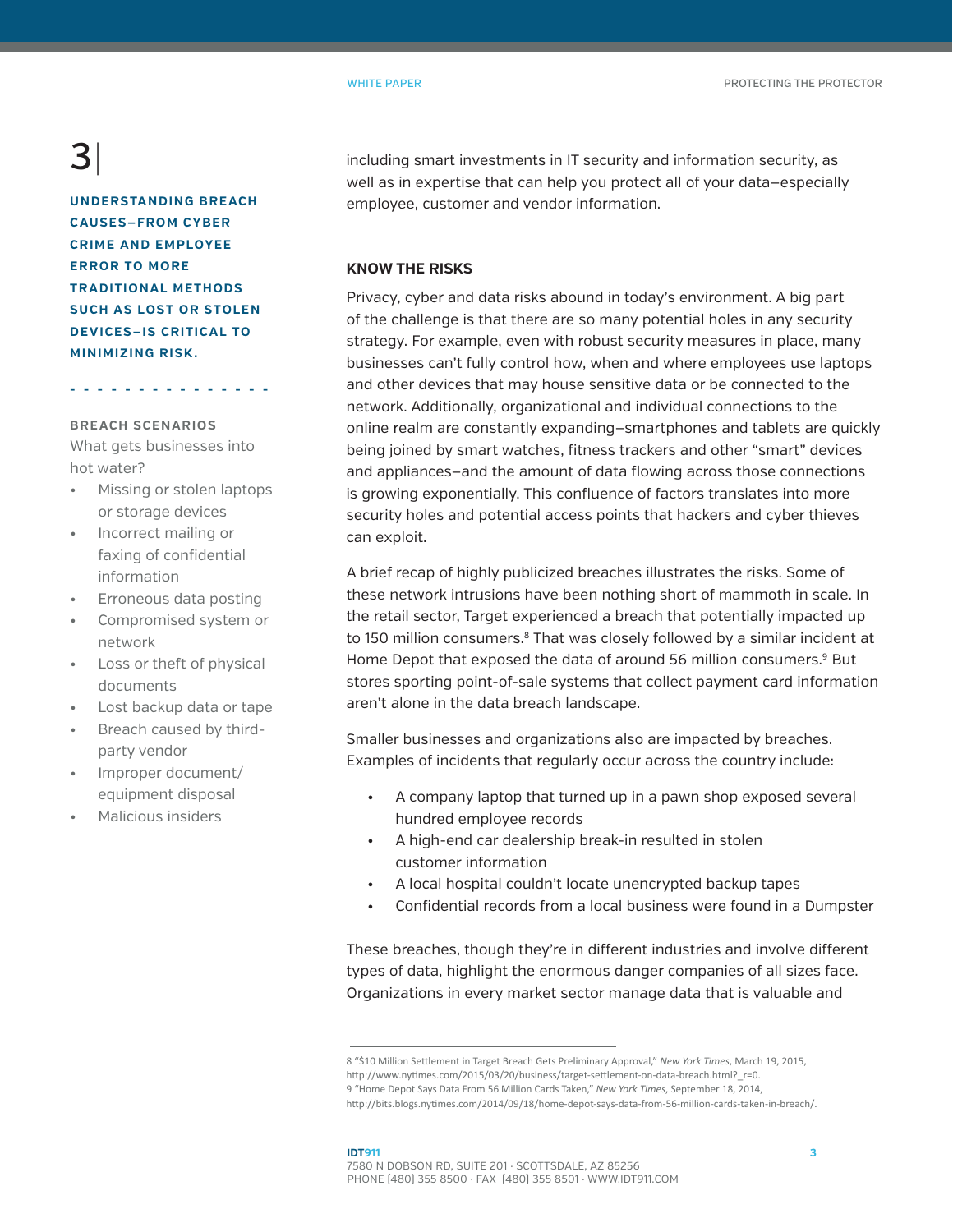**BUSINESS POLICYHOLDERS CAN MINIMIZE RISK BY CONDUCTING AN AUDIT OF THEIR DATA ASSETS, ELIMINATING UNNECESSARY DATA , AND IDENTIF YING WHICH DATA SETS NEED THE MOST PROTECTION.** 

highly sought after by thieves. In some cases that's financial data, which may include credit and debit card numbers, bank account numbers, routing numbers, retirement savings plans (401K and IRA), and other important account numbers. In other instances, the information sought by hackers may be more personal in nature. Social Security numbers are routinely stored not only by employers, but also by companies that extend credit or run background checks, such as mortgage representatives, temporary employment services, car dealers, apartment complexes, and many other types of businesses.

Even if a corporate entity isn't hacked, individuals have shown they're surprisingly adept at compromising their own personal data all by themselves. A stolen credit card often ranks as a simple annoyance—call the card issuer, get it canceled—but a lost mobile device could be a real disaster. Stuffed full of stored login credentials, prescription refill numbers, financial account information, and passwords, even the smartphone could expose a person to identity theft if it falls into the wrong hands or isn't properly passwordprotected against unauthorized access. More traditional risks still exist, as well. A home or business break-in, where thieves are able to abscond with bank statements and other highly sensitive documents, can be a calamity.

#### **MINIMIZE THE RISKS**

Fortunately, there are steps businesses can take to help avoid a breach. The approach isn't complex. In fact, it's straightforward and affordable:

**Know your data.** It's nearly impossible to secure information unless you know where it comes from, where it's stored, and who has access to it. A simple audit of your company's data assets can provide your team with the knowledge necessary to mitigate many existing breach risks. Remember that sensitive information may be in digital or hard copy format, so be sure to thoroughly review all online and traditional data storage locations.

**Limit the amount of data gathered and stored.** Your company can significantly improve its security posture by eliminating unnecessary data. If you destroy it, hackers can't attack it. Retain only the information required for business operations and securely remove or destroy the rest. Regularly cull obsolete data to minimize privacy risks.

**Deploy the right protection for each type of information.** With your data audit in hand, determine which data sets are the most sensitive. Those should be given the highest level of protection, while less expensive measures can be used to safeguard lower-valued information.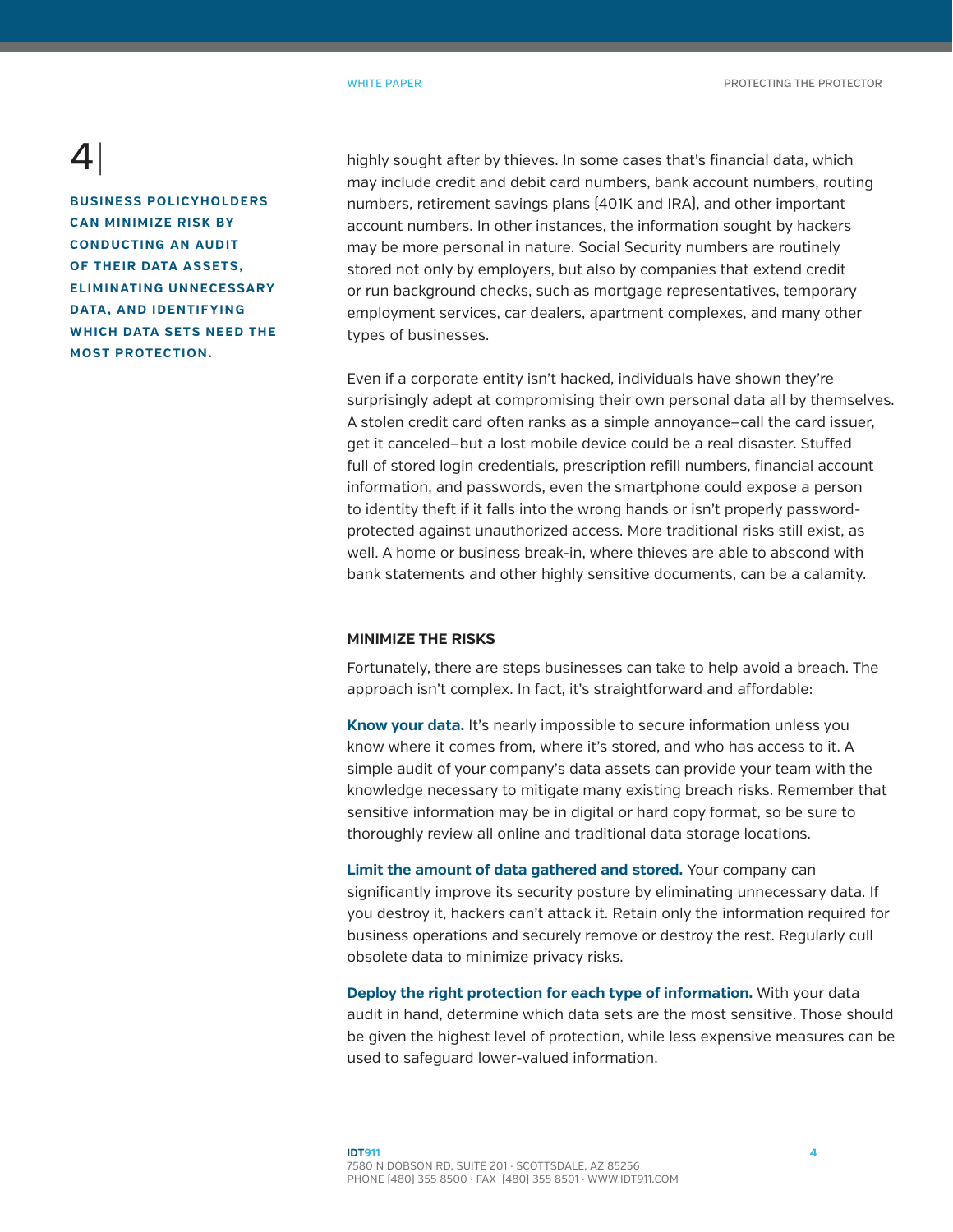**INSURANCE COMPANIES THAT OFFER IDENTITY MANAGEMENT SERVICES AND DATA BREACH PROTECTION CAN STRENGTHEN THEIR BRAND AND TRUST WITH BUSINESS POLICYHOLDERS AND ENHANCE THEIR REVENUE POTENTIAL.**

Employees also can take steps to protect themselves from identity theft and fraud. Encourage them to establish strong passwords for their mobile devices as well as their online accounts, and remind them to use unique passwords for each site and system. In addition, employees should check their credit reports regularly. This enables them to quickly spot potential fraud or suspicious activities.

### **Prevention 101: Essential IT steps for every organization**

- **• Password-Protect Devices Used By Employees and Third Parties.** Use strong passwords that contain letters, numbers and special characters. Avoid using the same password on multiple devices/accounts.
- **• Maintain Anti-Virus and Anti-Malware Software.** Install and regularly update adequate security software on all electronic devices.
- **• Keep Browsers Updated.** Internet browsers regularly release new versions in order to enhance the user experience and to combat known security threats. Always update when a new version becomes available.
- **• Back Up Data.** Almost half of all breaches are due to lost or stolen devices. Regularly backup sensitive information and, depending on the data saved, make sure it is in an encrypted state.
- **• Power Down.** Encourage employees to power down computers when not in use. Powered off, computers are not accessible or susceptible to attacks or intrusions from the internet.
- **• Remove Stored Data Before Disposal.** Before disposing of or recycling any device, remove all files and storage drives. Do not rely on the "delete" function to remove files containing sensitive information.
- **• Enable Firewalls.** This will help prevent intruders from entering company networks and accessing devices without authorization.
- **• Always Use Encryption and Wi-Fi Protected Access (WPA) to Secure Networks.** Many new systems are using WPA2 PSK (AES) or WPA2 PSK (TKIP), which are more ideal than the use of Wired Equivalency Privacy.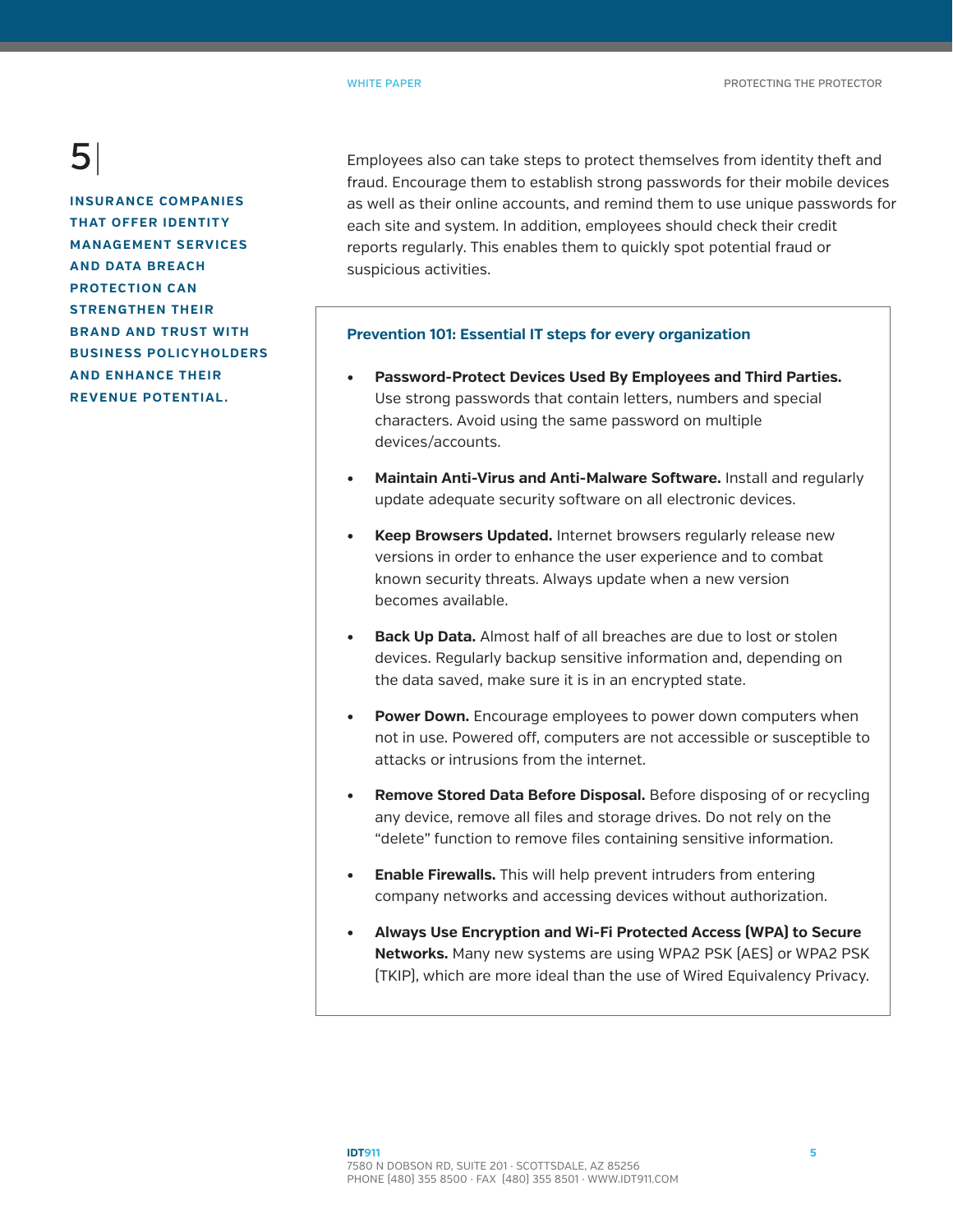**IN THE EVENT OF A BREACH. REACH OUT TO EXPERTS THAT CAN GUIDE YOU THROUGH BEST PRACTICES TO HELP MINIMIZE DAMAGES.**

#### **KNOW HOW TO REACT IN THE EVENT OF A BREACH**

If a breach does occur, organizations need to quickly take the following actions to help minimize damages. In most cases, working with a company that provides consultation and resolution services for security breaches will ensure a much more efficient and effective response than what can be achieved by internal teams alone.

**Identify and stop the leak.** Powering down network equipment or entire systems may be a tempting option, but that can sometimes make it difficult to conduct a thorough and effective investigation later. Instead, the business should work to find the security weakness and remove access to the compromised areas. That may mean taking a server or an entire system offline.

**Determine the scope of the breach.** Have instances of malware or other threats expanded from the primary system into other areas of the network? Was only a subset of records exposed? What kind of information was exposed? Employee information, customer records? Your team needs to confirm where the intrusion occurred and how far it extended.

**Notify the affected parties.** Whether it was employee files or consumer data that was exposed, your organization must alert the victims to the situation. Provide as much detail as you can, but present only the facts you know. Work with your organization's breach response consultants and the involved law enforcement agencies to ensure the information provided to victims doesn't compromise any active investigation.

**Develop and deploy a strategy to address the original vulnerability.** Before your company can return to normal operations, it's imperative that the security issue behind the breach be completely resolved and the integrity of the network confirmed.

#### **HELP IS AVAILABLE**

Fortunately, there are support services available for organizations that experience or suspect a data breach or system intrusion. Experienced forensic investigators can review the situation and work with the impacted company to identify vulnerabilities and deploy measures designed to return the network to a secure state. Specialists also are available to assist in notifying parties who may be affected by the exposure and help the organization navigate compliance issues that may need to be resolved with the various regulatory agencies.